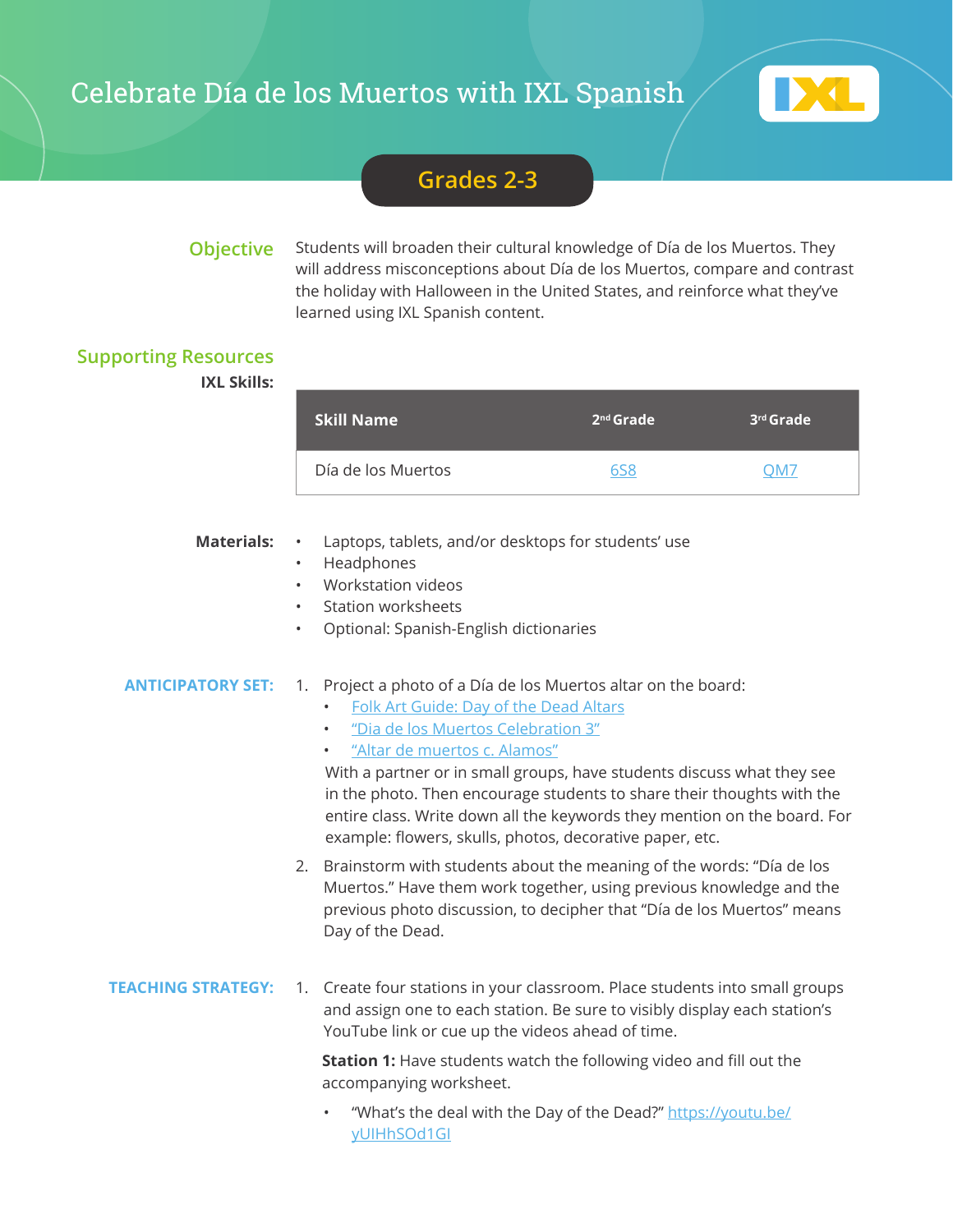**Station 2:** Have students watch the following video and fill out the accompanying worksheet.

• "Día de los Muertos: Young People's Ofrenda" [https://youtu.be/](https://youtu.be/j5vs3RcYAyg) [j5vs3RcYAyg](https://youtu.be/j5vs3RcYAyg)

**Station 3:** Have students watch the following video and fill out the accompanying worksheet.

- "Mexican Day of the Dead"<https://youtu.be/8FHrhH9k-PY>
- 2. Once students have completed their worksheets, challenge them to work on one of the following IXL skills until they reach a minimum SmartScore of 80.
	- Grade 2: [6S8](https://www.ixl.com/social-studies/grade-2/dia-de-los-muertos)
	- Grade 3: [QM7](https://www.ixl.com/social-studies/grade-3/dia-de-los-muertos)
- 3. As a class, have students complete the Día de los Muertos vocabulary worksheet. Encourage students to discuss vocabulary terms they're unsure about and to reflect on what they learned from their workstation videos and from the IXL skill. If needed, have a few Spanish-English dictionaries handy for students to look up words they're unable to figure out.

#### **OPTIONAL EXTENSION:** Invite students to participate in the traditions of Día de los Muertos by creating a classroom altar. Set up stations where students can color *calavera* drawings, craft marigold flowers, and make their own *papel picado*.

- **Materials: •** Free Día de los Muertos coloring sheets: [https://spanishmama.com/](https://spanishmama.com/sugar-skull-coloring-pages-and-masks-for-dia-de-muertos/) [sugar-skull-coloring-pages-and-masks-for-dia-de-muertos/](https://spanishmama.com/sugar-skull-coloring-pages-and-masks-for-dia-de-muertos/)
	- Paper flower tutorial: [https://www.holajalapeno.com/how-to-make-paper](https://www.holajalapeno.com/how-to-make-paper-flowers-for-day-of-the-dead/)[flowers-for-day-of-the-dead/](https://www.holajalapeno.com/how-to-make-paper-flowers-for-day-of-the-dead/)
	- *• Papel picado* tutorial and templates: [http://mamitalks.com/2014/11/papel](http://mamitalks.com/2014/11/papel-picado-templates.html)[picado-templates.html](http://mamitalks.com/2014/11/papel-picado-templates.html)
	- Markers/colored pencils/crayons
	- Yellow/orange tissue paper
	- Pipe cleaners
	- **Scissors**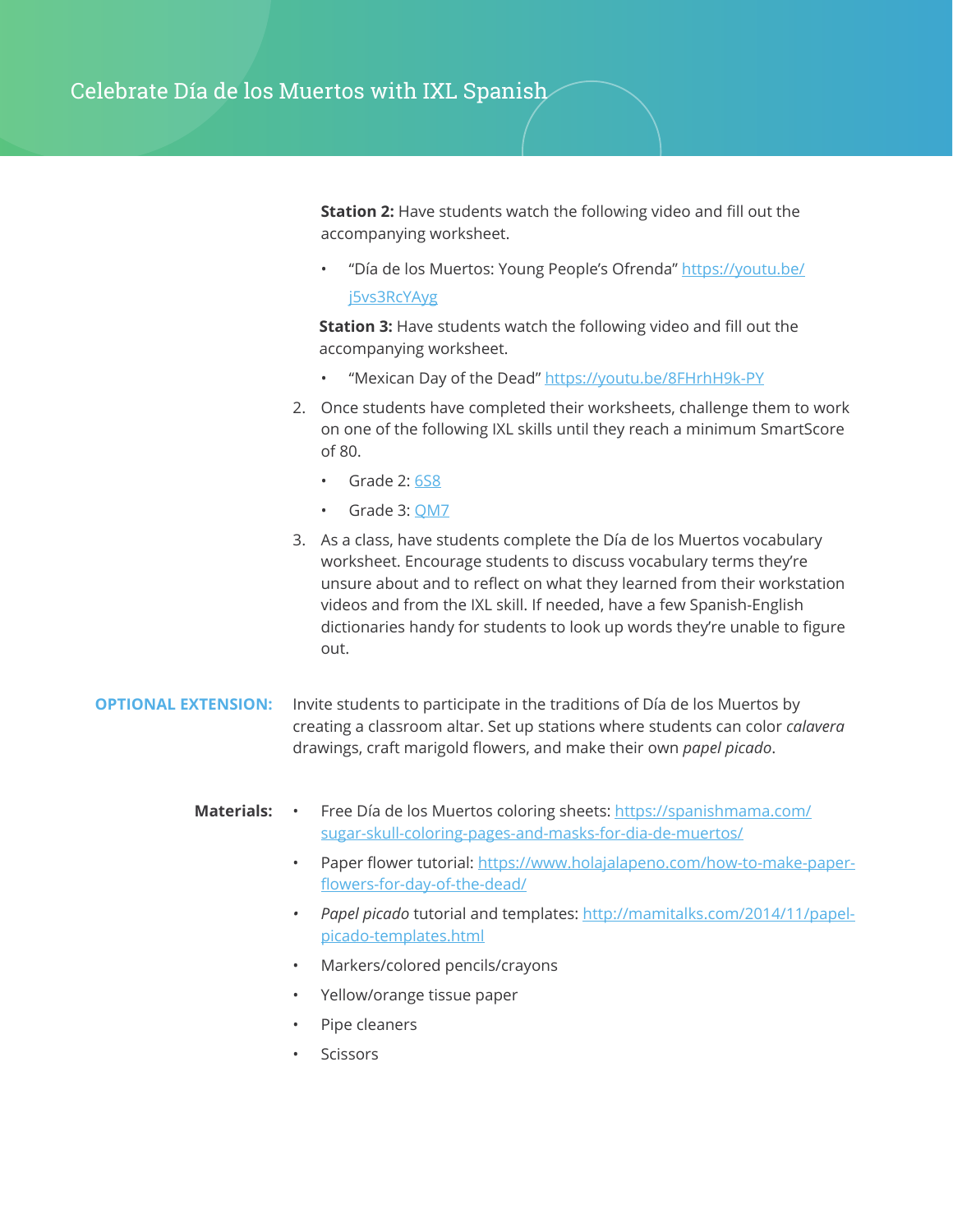## Station 1 Worksheet

| Name: | Jate: |
|-------|-------|
|       |       |

"What's the deal with the Day of the Dead?" video:<https://youtu.be/yUIHhSOd1GI>

**Directions:** While watching this brief video on the Day of the Dead, answer the following questions in complete sentences.

- 1. When is the Day of the Dead celebrated in Mexico?
- 2. Which country/countries celebrate the Day of the Dead?
- 3. The Day of the Dead mixes ancient Aztec traditions with what other traditions?
- 4. Are people sad and scared during this holiday?
- 5. What do people believe happens on the Day of the Dead?
- 6. What are some of the Day of the Dead traditions that take place at the cemetery?
- 7. What items are typically added to Day of the Dead altars?
- 8. Why do people put out water on their altars?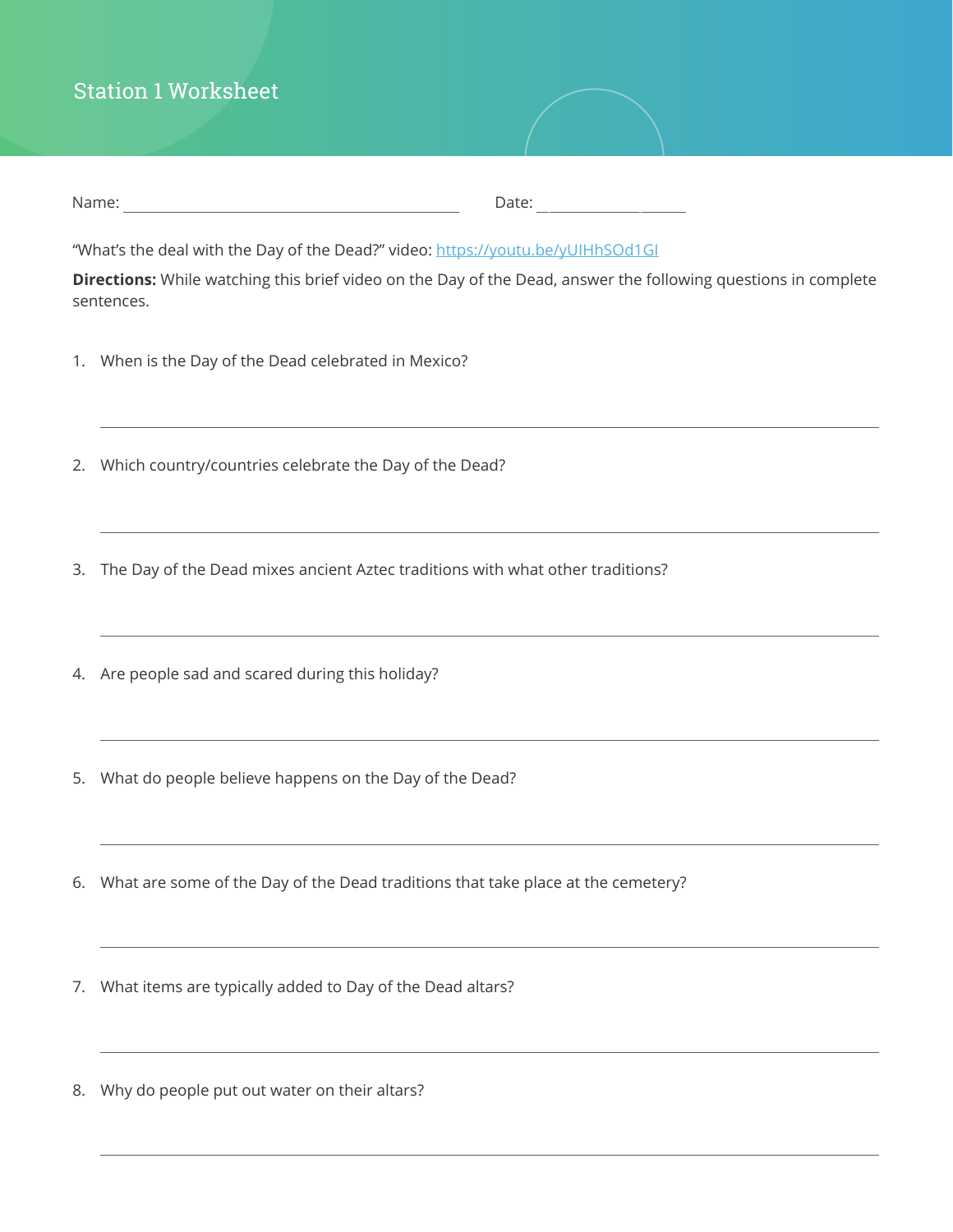# Station 2 Worksheet

|                                                                                                                                                                                                                | Date:                                                                                                                                              |  |  |  |
|----------------------------------------------------------------------------------------------------------------------------------------------------------------------------------------------------------------|----------------------------------------------------------------------------------------------------------------------------------------------------|--|--|--|
| "Día de los Muertos: Young People's Ofrenda" video: https://youtu.be/j5vs3RcYAyg<br>Directions: While watching the video about the Day of the Dead ofrendas in Minneapolis, answer the following<br>questions. |                                                                                                                                                    |  |  |  |
|                                                                                                                                                                                                                |                                                                                                                                                    |  |  |  |
|                                                                                                                                                                                                                | 2. Why are the ofrendas created?                                                                                                                   |  |  |  |
|                                                                                                                                                                                                                | 3. Who do the students make their ofrendas for?                                                                                                    |  |  |  |
|                                                                                                                                                                                                                | 4. What types of things do the students put in their ofrendas?<br>,我们也不能在这里的时候,我们也不能会在这里,我们也不能会在这里的时候,我们也不能会在这里的时候,我们也不能会在这里的时候,我们也不能会在这里的时候,我们也不能 |  |  |  |
|                                                                                                                                                                                                                | 5. Why is it important for these students to make ofrendas?                                                                                        |  |  |  |
|                                                                                                                                                                                                                | 6. What is the bright color of the flowers said to do?                                                                                             |  |  |  |
| 7.                                                                                                                                                                                                             | If you were to create an ofrenda, who would your ofrenda honor?                                                                                    |  |  |  |
|                                                                                                                                                                                                                |                                                                                                                                                    |  |  |  |

8. What types of items would you put on your ofrenda?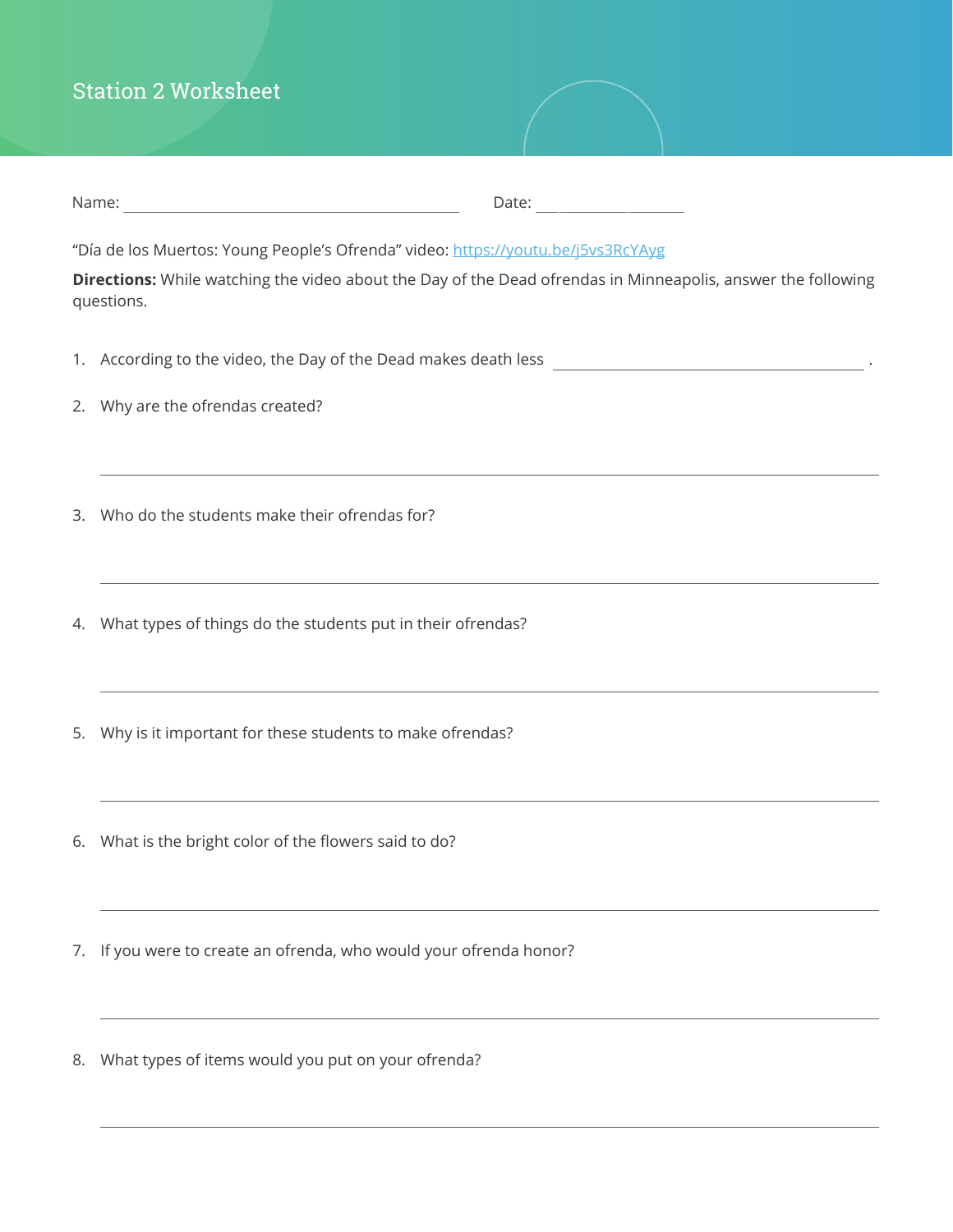## Station 3 Worksheet

| Name: | Date: |
|-------|-------|
|-------|-------|

"Mexican Day of the Dead" video:<https://youtu.be/8FHrhH9k-PY>

**Directions:** While watching the video on the history and evolution of the Day of the Dead, answer the following questions:

- 1. What do people believe happens on the Day of the Dead?
- 2. How is death viewed in Mexico, versus in British/North American culture?
- 3. The Day of the Dead is a celebration of what?
- 4. Describe the atmosphere of the Day of the Dead. What smells, sounds, and colors do you notice in the video?
- 5. What do the grandmothers say about the dead who come back to visit? What do the ancestors take when they visit?
- 6. Is the Day of the Dead a new holiday? How does Mexico's history play a role in the holiday?
- 7. Why are memories important in Day of the Dead celebrations?